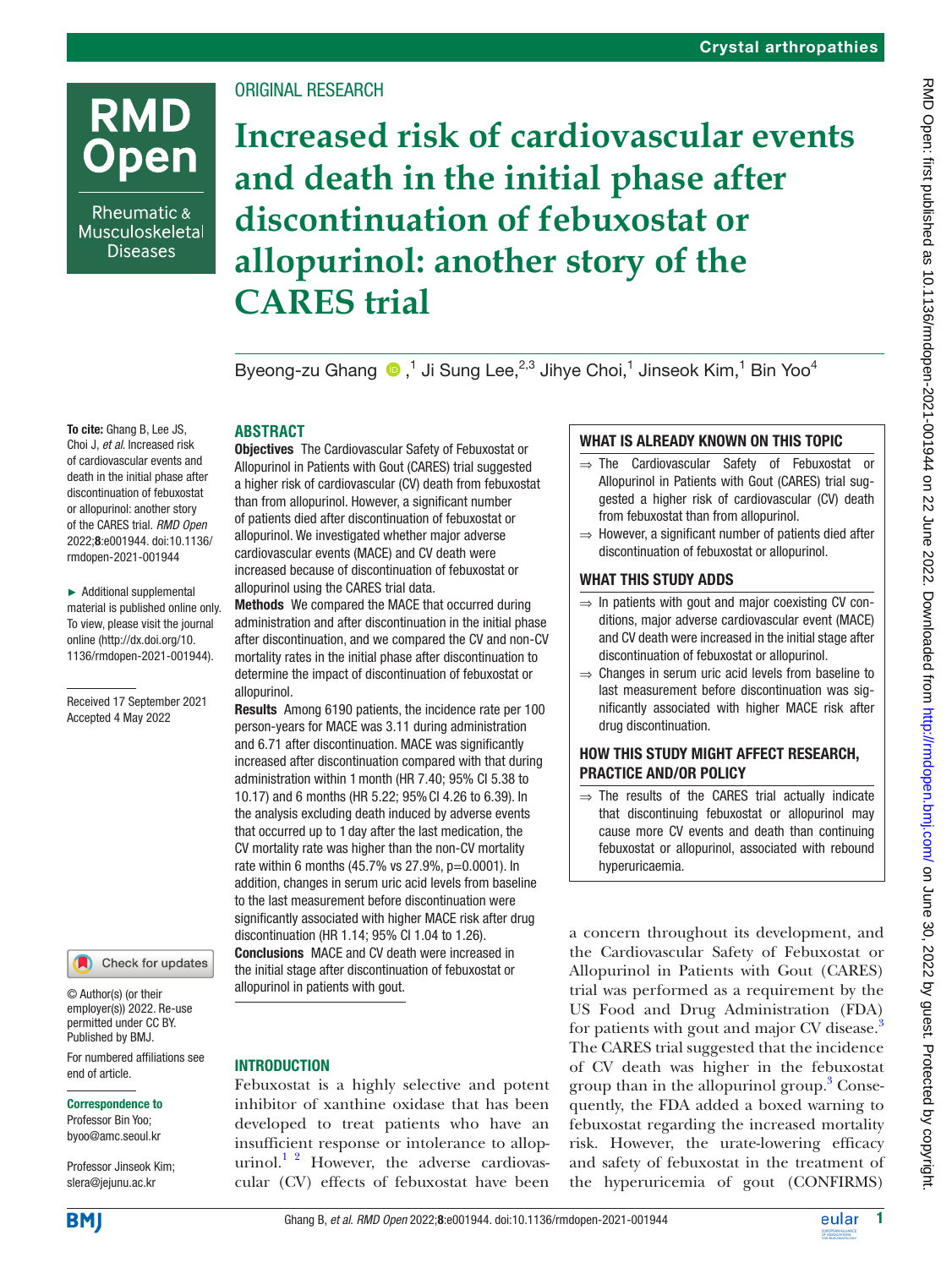trial and the Long-term cardiovascular safety of febuxostat compared with allopurinol in patients with gout (FAST) trial demonstrated that febuxostat was not associated with an increased risk of death or serious adverse CV events compared with allopurinol. $45$  In addition, the risk of CV events and mortality between patients treated with febuxostat and allopurinol were similar in the subsequent nationwide retrospective cohort studies. $67$  Thus, the higher risk of CV events and mortality from febuxostat than from allopurinol remains controversial.<sup>8</sup>

Regarding the increased risk of CV mortality associated with febuxostat in the CARES trial, there are previous studies that reanalysed the CARES trial data to calculate the mortality rates on the basis of the median duration of exposure to study drugs (table S12 of the previous work $^{3}$ ). In our reanalysis, a 40-fold increase in mortality was observed after allopurinol or febuxostat was discontinued. The sharp increase in mortality was thought to be associated with rapid changes in the serum uric acid levels because of the drug discontinuation (rebound hyperuricaemia), which is a known risk factor for acute gout attacks. Accordingly, we hypothesised that some CV events may share the same mechanism as those of acute gout attacks (acute inflammation induced by monosodium urate (MSU) crystals in the CV system). $\frac{9}{2}$ 

We assumed that if fluctuations in uric acid levels triggered CV events, the increase would be rapid in the initial stage after drug discontinuation. Thus, we investigated the incidence of CV events and death in the initial stage after discontinuation of febuxostat or allopurinol using the CARES trial data. Moreover, the most important criticism of our previous interpretation is that allopurinol or febuxostat may have been discontinued owing to the worsening of the systemic condition, resulting in increased deaths after discontinuing allopurinol or febuxostat (the 'sick-stopper' effect<sup>10 11</sup>). Therefore, we reanalysed the data from patients with no abnormal clinical or vital signs during any of the study visits in the CARES trial to ascertain the temporal relationship of CV events/death.

#### **METHODS**

#### Study design and population

The CARES trial was a multicentre, randomised, double-blind non-inferiority trial. The study population comprised 6198 patients with gout and a history of major CV disease before randomisation. Similar to the CARES trial, we used the data of 6190 patients in a modified intention-to-treat analysis. The included patients were examined for concurrent conditions, vital signs/weight at scheduled study visits, the end of the study and early termination; the patients also underwent physical examination and 12-lead electrocardiography (protocol of the CARES trial<sup>[3](#page-8-1)</sup>). Subjects who have withdrawn from study medication treatment but have not withdrawn consent will be followed until the subject experiences a CV event that is positively adjudicated as a MACE or until the study concludes. Subjects will be contacted by telephone

every 2 months  $(\pm 10 \text{ days})$  to determine if any potential CV events have occurred. We had access to data of the CARES trial through the company Vivli, and we reanalysed the CARES trial data with no financial support from any company.

#### **Outcomes**

As in the CARES trial, we investigated MACE, such as CV death, non-fatal myocardial infarction, non-fatal stroke or urgent revascularisation for unstable angina, as primary endpoints. MACE and cause of death were adjudicated by an independent central endpoints committee, the members of which were unaware of the treatment assignments according to the same protocol as in the CARES trial. Using the CARES trial data, we compared the MACE that occurred during study drug administration (including day 1 after the last medication) and after study drug discontinuation (from day 2 after the last medication), including or excluding patients with gout with abnormal clinical or vital signs (physical examination findings, ECG findings, body temperature, systolic and diastolic blood pressure, and pulse/beats per minute) at the study visits to minimise 'sick-stopper' effects, that sicker lifestyles often accompany non-adherent behaviours[.10](#page-8-6) Patients who experienced a MACE during study drug administration were excluded from the study drug discontinuation group. In addition, we compared the incidence of adverse events leading to CV death and non-CV death after drug discontinuation, excluding patients with gout with abnormal clinical or vital signs at the study visits in order to minimise 'sick-stopper' effects.<sup>10–12</sup> We investigated up to 1, 3 and 6 months of discontinuation of the study drug to best consider the period during which uric acid is rapidly increased and its effects are most likely to occur.

#### Statistical analysis

Data are presented as mean±SD, median (IQR) for continuous variables or as the number  $(\%)$  of subjects for categorical variables. Comparisons of baseline characteristics among the three groups were made using the Pearson's  $\chi^2$  test, Fisher's exact test, analysis of variance or Kruskal-Wallis test according to the type of variable [\(table](#page-2-0) 1).

The main analyses relied on time‐to‐event methods and self-controlled case series analysis. The cohort entry (time 0) corresponded to the date of randomisation, and individuals were followed until the date of the occurrence of MACE, death or last contact. The study exposure was the discontinuation of the study drug and was considered as a time-varying variable (subjects who discontinued the study drug contributed to the unexposed person-time before discontinuation of the study drug). MACEs that occurred up until day 1 after the last medication were included in the 'during administration' status. For subjects who had no MACE during the drug administration period, the day 1 after the last medication was changed to time-zero, and follow-up ended when a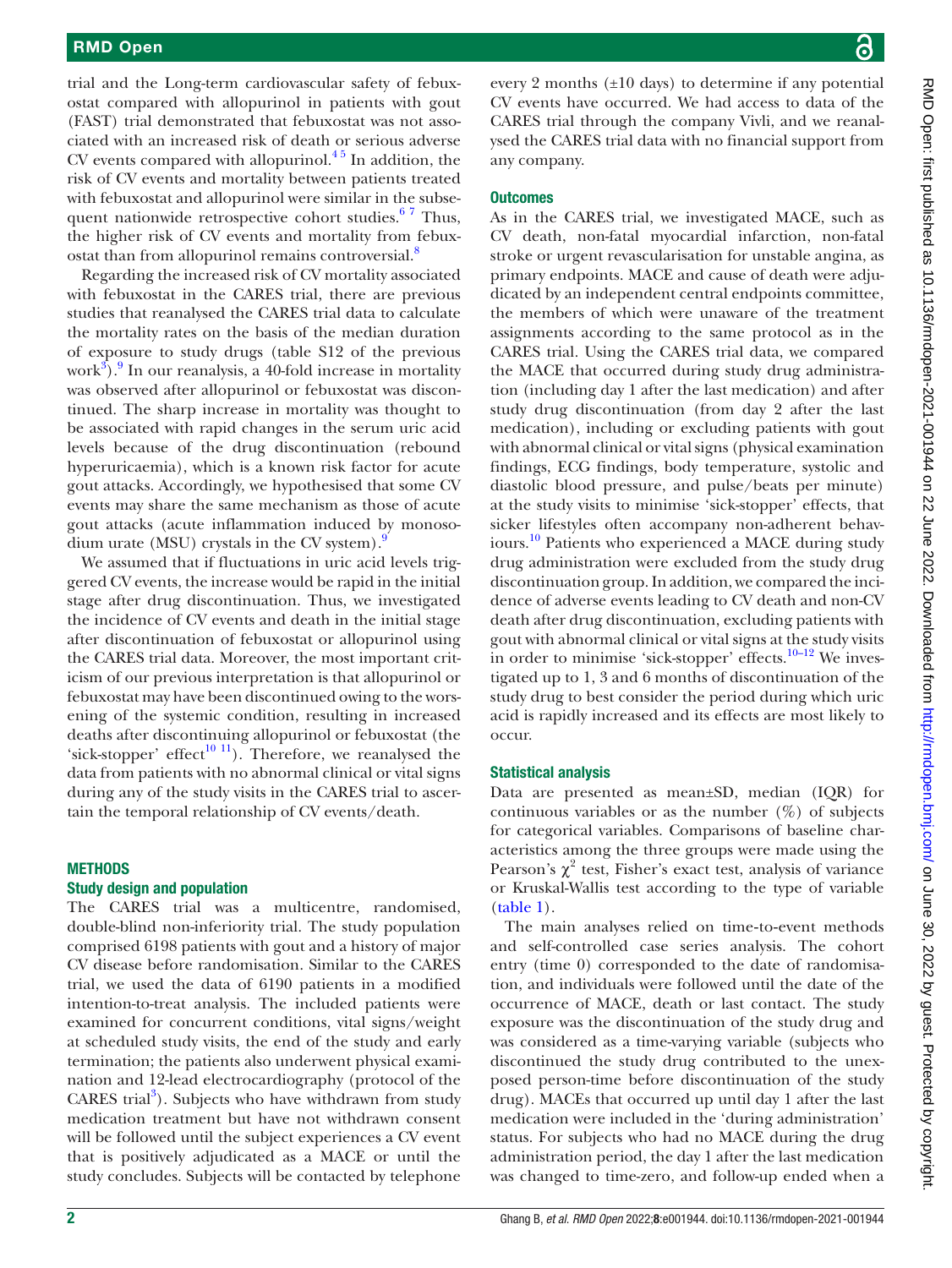<span id="page-2-0"></span>Table 1 Baseline characteristics of all study patients

|                                                     | Modified ITT (n=6190)      |                                               |                                               |                                                              |                                  |  |  |
|-----------------------------------------------------|----------------------------|-----------------------------------------------|-----------------------------------------------|--------------------------------------------------------------|----------------------------------|--|--|
|                                                     |                            | <b>CV</b> event*                              | P value (no                                   |                                                              |                                  |  |  |
| <b>Characteristics</b>                              | No CV event*<br>$(n=5534)$ | <b>During</b><br>administration†<br>$(n=448)$ | <b>After</b><br>discontinuation†<br>$(n=208)$ | <b>CV</b> event<br>group vs<br><b>CV</b> event<br>$group)^*$ | P value<br>(during vs<br>after)+ |  |  |
| Treatment, n (%)                                    |                            |                                               |                                               | 0.5365                                                       | 0.9958                           |  |  |
| Febuxostat                                          | 2763 (49.9)                | 223 (49.8)                                    | 112 (53.8)                                    |                                                              |                                  |  |  |
| Allopurinol                                         | 2771 (50.1)                | 225 (50.2)                                    | 96 (46.2)                                     |                                                              |                                  |  |  |
| Median age, years (IQR)                             | 64.0 (58.0-70.0)           | 66.0 (60.0-72.0)                              | 69.0 (62.0-75.0)                              | < 0.0001                                                     | 0.0054                           |  |  |
| Age≥65, n (%)                                       | 2704 (48.9)                | 252 (56.4)                                    | 140 (67.3)                                    | < 0.0001                                                     | 0.0237                           |  |  |
| Male, n (%)                                         | 4627 (83.6)                | 396 (88.4)                                    | 173 (83.2)                                    | 0.0283                                                       | 0.1998                           |  |  |
| Body mass index                                     | $33.5 \pm 6.9$             | $33.4 \pm 6.4$                                | $34.3 \pm 7.9$                                | 0.2502                                                       | 0.2894                           |  |  |
| Median duration of gout, years (IQR) 7.8 (3.1-17.2) |                            | $9.9(3.4 - 20.8)$                             | $5.4(2.3 - 15.5)$                             | 0.0025                                                       | 0.0030                           |  |  |
| Median number of gout flares (IQR)                  | $2.0(1.0-4.0)$             | $3.0(1.0 - 5.0)$                              | $2.0(1.0-4.0)$                                | 0.0013                                                       | 0.1545                           |  |  |
| Median number of tophi (IQR)                        | $2.0(1.0-4.0)$             | $2.0(1.0-3.0)$                                | $2.0(2.0-5.0)$                                | 0.0586                                                       | 0.0434                           |  |  |
| Baseline serum urate level,<br>mean <sub>±</sub> SD | $8.7 \pm 1.7$              | $9.0 + 1.7$                                   | $9.4 \pm 1.8$                                 | < 0.0001                                                     | 0.0104                           |  |  |
| Cardiovascular risk factors and<br>history, n (%)   |                            |                                               |                                               |                                                              |                                  |  |  |
| DM with small-vessel disease                        | 2175 (39.3)                | 144 (32.1)                                    | 87 (41.8)                                     | 0.0077                                                       | 0.0470                           |  |  |
| Hypertension                                        | 5091 (92.0)                | 426 (95.1)                                    | 198 (95.2)                                    | 0.0175                                                       | 1.0000                           |  |  |
| Hyperlipidaemia                                     | 4789 (86.5)                | 407 (90.8)                                    | 184 (88.5)                                    | 0.0270                                                       | 1.0000                           |  |  |
| Myocardial infarction                               | 2072 (37.4)                | 251 (56.0)                                    | 105 (50.5)                                    | < 0.0001                                                     | 0.5537                           |  |  |
| Hospitalisation for unstable<br>angina              | 1473 (26.6)                | 177 (39.5)                                    | 74 (35.6)                                     | < 0.0001                                                     | 1.0000                           |  |  |
| Coronary revascularisation                          | 1955 (35.3)                | 245 (54.7)                                    | 111 (53.4)                                    | < 0.0001                                                     | 1.0000                           |  |  |
| Cerebral revascularisation                          | 102(1.8)                   | 13(2.9)                                       | 8(3.8)                                        | 0.0450                                                       | 1.0000                           |  |  |
| Congestive heart failure                            | 1024 (18.5)                | 152 (33.9)                                    | 77 (37.0)                                     | < 0.0001                                                     | 1.0000                           |  |  |
| <b>Stroke</b>                                       | 740 (13.4)                 | 96 (21.4)                                     | 34 (16.3)                                     | < 0.0001                                                     | 0.3858                           |  |  |
| Peripheral vascular disease                         | 666 (12.0)                 | 73 (16.3)                                     | 48 (23.1)                                     | < 0.0001                                                     | 0.1114                           |  |  |

P value by  $\chi^2$  test, Fisher's exact test, analysis of variance or Kruskal-Wallis test.

\*, † Adjusted p value by  $\chi^2$  test, Fisher's exact test with Bonferroni adjustment method, Dwass, Steel, Critchlow–Fligner multiple comparison or Tukey's multiple comparison method.

DM, diabetes mellitus; ITT, intention-to-treat; sUA, serum uric acid.

MACE occurred. In this case, the curves generated by the extended Kaplan-Meier method do not represent fixed cohorts of subjects, as subjects can contribute to different curves at different time points during follow-up.

The person-years for each subject according to exposure status (during administration or after discontinuation of the study drug) were calculated from the index date to their end of follow-up. The crude incidence rates (IRs) of MACE were calculated as the number of MACEs per 100 person-years. The IR ratio (IRR) for MACE was calculated as the IR of MACE in the discontinuation of the study drug period compared with the IR of MACE during the administration period. The 95% CIs of the IRs and IRR were derived from Poisson regression models. A Kaplan-Meier survival curve of the probability of

developing a MACE was constructed according to exposure status (during administration or after discontinuation of the study drug). Time-varying Cox models were used to evaluate the association between 'discontinuation of study drug' status and the incidence of MACE. HR are presented with corresponding  $95\%$  CIs.<sup>13</sup> To investigate the effect of discontinuation of the study drug, the risk for MACE was compared according to increases in the difference between last measured and initial uric acid levels for discontinuation periods using Cox regression analysis for gout patients who took febuxostat or allopurinol for more than 1 year.

For the death outcome, cohort entry (time 0) corresponded to the date of the last medication. Individuals were followed up until the date of death or the last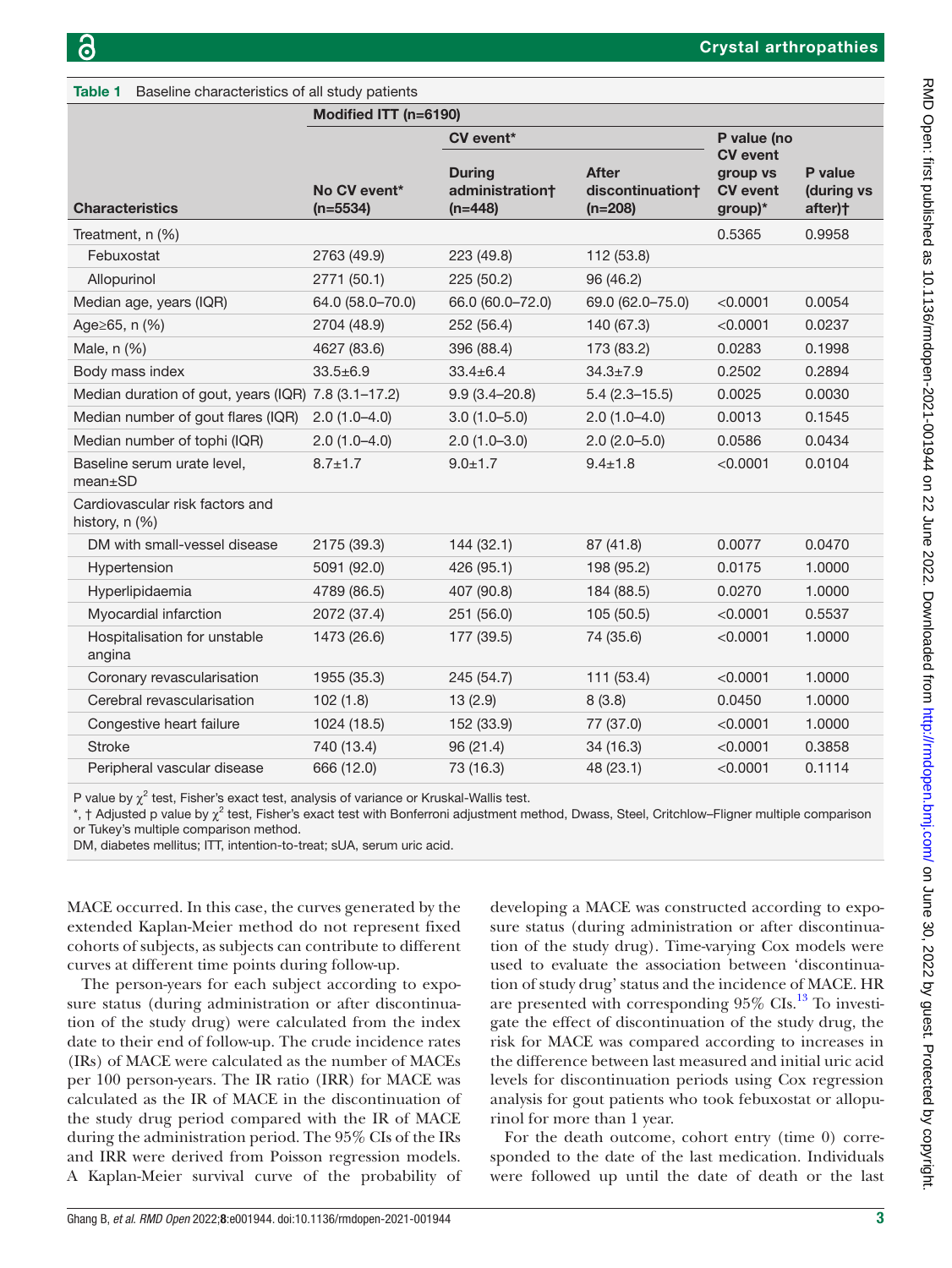

<span id="page-3-0"></span>**During administration** 6190 5001 4203 3416 2872 2421 2057 1671 1352 63 1083 786 554 282 After discontinuation 5742 1215 946 742 599 481 383 292 218 159 113 64 18  $\mathbf{a}$ Figure 1 Cumulative Kaplan-Meier estimates of the time to the first occurrence of major adverse cardiovascular events (all study patients).

contact date. All-cause mortality was calculated using the Kaplan-Meier method. Cumulative incidence functions were used to estimate the CV mortality to account for the competing risk of non-CV death.

All analyses were performed using SAS V.9.4 (SAS Institute). All statistical tests conducted were two-sided, and p values <0.05 were considered statistically significant.

#### RESULTS

#### Baseline characteristics of the subjects

Among 6190 patients in a modified intention-to-treat analysis, MACE occurred in 448 patients (7.2%) during the administration of the study drugs and in 208 patients (3.3%) after discontinuation of the study drugs. Patients who had their first MACE after discontinuation of the study drugs showed significantly higher baseline serum urate levels and the number of tophi, a significantly shorter duration of gout than did patients with their first MACE during study drug administration [\(table](#page-2-0) 1). [Online supplemental table 1](https://dx.doi.org/10.1136/rmdopen-2021-001944) depicts cardiovascular events during drug administration and after discontinuation according to the primary reasons behind the study drug not being completed. Among 2315 patients with no abnormal clinical or vital signs during the study visits, MACE occurred in 138 patients (5.9%) during study drug administration compared with 64 patients (2.7%) after study drug discontinuation. The baseline characteristics

of the patients are presented in [online supplemental](https://dx.doi.org/10.1136/rmdopen-2021-001944) [table 2](https://dx.doi.org/10.1136/rmdopen-2021-001944).

## Risk of MACEs between during administration and after discontinuation

Among 6190 patients in a modified intention-to-treat analysis, the incidence rate per 100 person-years for MACE was 3.11 during administration and 6.71 after discontinuation of the study drugs. A higher risk of MACE was observed after discontinuation of the study drugs than that observed during administration (HR 2.32; 95%CI 1.94 to 2.77; p<0.0001) [\(figure](#page-3-0) 1 and [table](#page-3-1) 2). For 12 months, a similar risk of MACE was observed between febuxostat and allopurinol after discontinuation ([online supplemental figure](https://dx.doi.org/10.1136/rmdopen-2021-001944) [1](https://dx.doi.org/10.1136/rmdopen-2021-001944)). In addition, as a sensitivity analysis, we compared the incidence of MACE in the initial stage between after febuxostat or allopurinol initiation and after discontinuation in various situations ([online supplemental figure](https://dx.doi.org/10.1136/rmdopen-2021-001944) [2 and table 3](https://dx.doi.org/10.1136/rmdopen-2021-001944)). In these 6-month analyses, a consistently increased risk of MACE was observed after discontinuation compared with that during administration. In the analysis of patients with no abnormal clinical or vital signs during the study visits to minimise 'sick-stopper' effects, even if patients who were excluded because of the presence of abnormal clinical or vital signs had MACE that occurred during administration are only included in the 'during administration' group, the incidence of MACE was significantly higher after discontinuation of the study drugs than that during administration of the study drugs within 1month (HR 4.90; 95%CI 3.08 to 7.80), 3 months (HR 3.42; 95%CI 2.37 to 4.91) and 6 months (HR 2.92; 95%CI 2.16 to 3.96) [\(online supplemental figure 2D](https://dx.doi.org/10.1136/rmdopen-2021-001944) [and table 3D](https://dx.doi.org/10.1136/rmdopen-2021-001944)). Moreover, as the follow-up duration after discontinuation for the completed group was shorter compared with that of the drug discontinuation group, survival curves for MACE between during drug administration and after discontinuation under the assumption that participants who completed the trial did not have any MACEs were determined, as shown in [online supple](https://dx.doi.org/10.1136/rmdopen-2021-001944)[mental table 1.](https://dx.doi.org/10.1136/rmdopen-2021-001944) The incidence of MACE was significantly higher after discontinuation of the study drugs than that during the administration of the study drugs within 1month (HR 4.03; 95%CI 2.94 to 5.52), 3 months (HR 3.01; 95%CI 2.38 to 3.81) and 6 months (HR 2.44; 95%CI 1.99 to 2.99) ([online supplemental figure 3\)](https://dx.doi.org/10.1136/rmdopen-2021-001944).

<span id="page-3-1"></span>

| Comparative risk of MACEs between during administration and after discontinuation of the study drug<br>Table 2 |                      |                                |                                         |                                   |         |                                       |         |
|----------------------------------------------------------------------------------------------------------------|----------------------|--------------------------------|-----------------------------------------|-----------------------------------|---------|---------------------------------------|---------|
| Last study drug<br>stop                                                                                        | <b>Events</b><br>(n) | <b>Person-</b><br><b>vears</b> | Incidence rates per<br>100 person-years | <b>IRR (95% CI)</b>               | P value | <b>HR (95% CI)</b>                    | P value |
| During<br>administration                                                                                       | 448                  | 14424                          | $3.11(2.83 - 3.41)$                     | 1 (Ref)                           |         | $1$ (Ref)                             |         |
| After<br>discontinuation                                                                                       | 208                  | 3101                           | $6.71(5.86 - 7.68)$                     | 2.16 (1.83 to 2.55) $\leq$ 0.0001 |         | $2.32(1.94 \text{ to } 2.77)$ <0.0001 |         |

IRR (incidence rate ratio) by Poisson regression.

HR (hazard ratio) by Cox regression with time-varying covariate.

MACEs, major adverse cardiovascular events.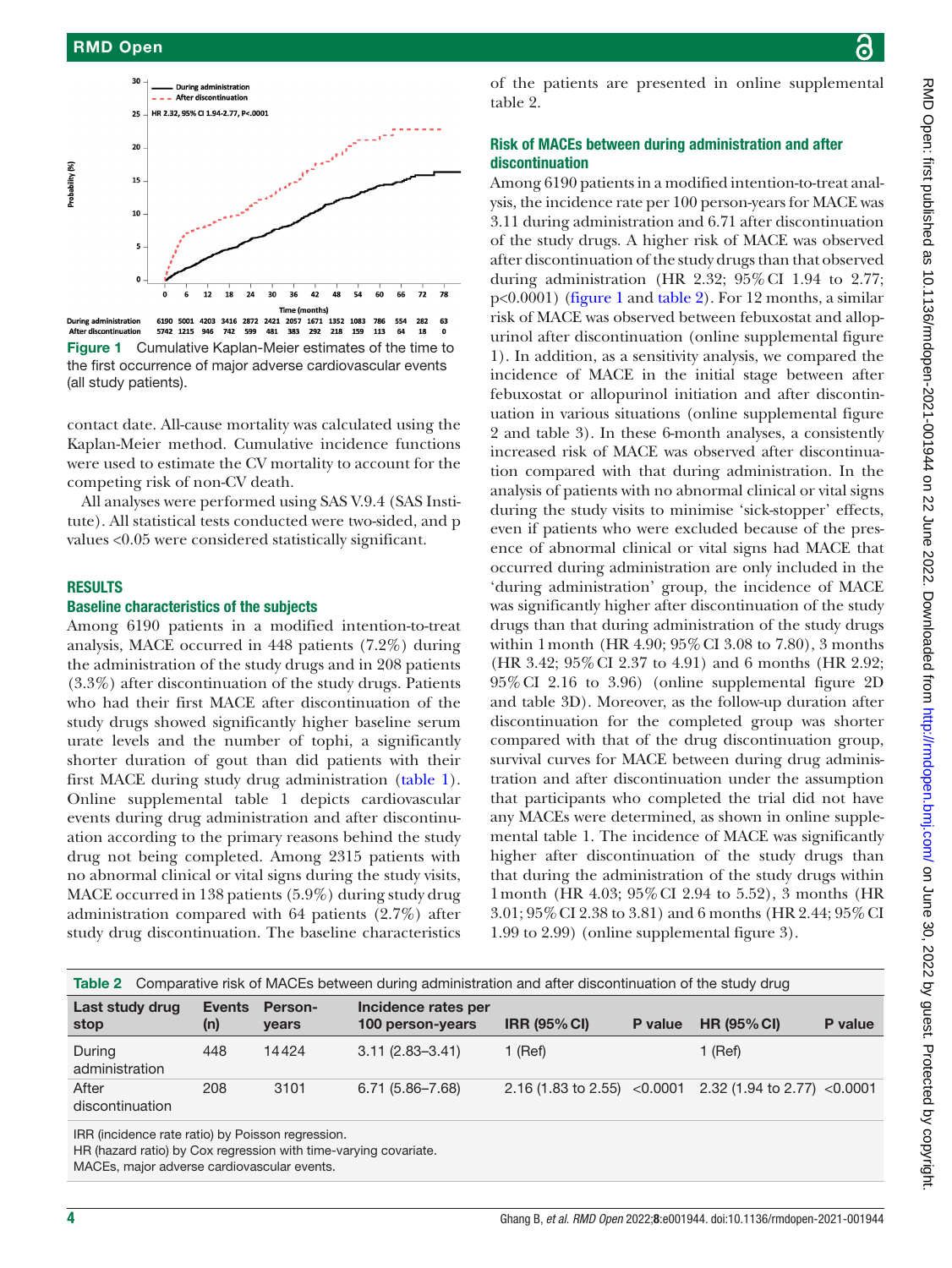## Changes in serum uric acid level and MACE after discontinuation of the study drugs

A portion of patients were tested for uric acid levels after drug discontinuation. Uric acid levels rebounded after 2–3 weeks after drug discontinuation ([online supple](https://dx.doi.org/10.1136/rmdopen-2021-001944)[mental figure 4\)](https://dx.doi.org/10.1136/rmdopen-2021-001944). The number of patients with at least 1year of drug administration was 4195, among which, 359 patients developed MACE during the administration of the study drugs. After excluding the 359 patients with MACE during drug administration, the number of patients who did not develop MACE during drug administration was 3836, among which, 97 patients had MACE after drug discontinuation [\(online supplemental table](https://dx.doi.org/10.1136/rmdopen-2021-001944) [4](https://dx.doi.org/10.1136/rmdopen-2021-001944)). Factors associated with higher MACE risk after drug discontinuation included age, body mass index and changes in serum uric acid levels (per 1 mg/dL increase) from baseline to last measurement before discontinuation (HR 1.14; 95%CI 1.04 to 1.26, [table](#page-5-0) 3). On the other hand, there was no association between MACEs during drug administration and changes in serum uric acid levels from baseline to last measurement before discontinuation (HR 0.99;  $95\%$  CI 0.95 to 1.04, [online supple](https://dx.doi.org/10.1136/rmdopen-2021-001944)[mental table 5](https://dx.doi.org/10.1136/rmdopen-2021-001944)).

#### Mortality between cardiovascular versus non-cardiovascular death

Among the total 6190 patients, 442 patients died. The CV mortality rate was significantly higher than the non-CV mortality rate within 1month after discontinuation  $(44.0\% \text{ (n=103/234) vs } 29.3\% \text{ (n=61/208), p=0.0014)}$ , 3 months after discontinuation (63.7% (n=149/234) vs 47.1% (n=98/208), p=0.0005) and 6 months after discontinuation  $(82.1\% \text{ (n=192/234) vs } 58.7\% \text{ (n=122/208)}),$ p<0.0001) ([figure](#page-6-0) 2, [online supplemental figure 5](https://dx.doi.org/10.1136/rmdopen-2021-001944) and [online supplemental table 6\)](https://dx.doi.org/10.1136/rmdopen-2021-001944). [Table](#page-7-0) 4, [online supple](https://dx.doi.org/10.1136/rmdopen-2021-001944)[mental table 7, 8 and figure 6](https://dx.doi.org/10.1136/rmdopen-2021-001944) depict CV death and mortality in patients with or without no abnormal clinical or vitals signs during the study visits, excluding death induced by adverse events that occurred up to 1day after last medication.

#### **DISCUSSION**

In this reanalysis of the CARES trial data of patients with gout and established CV disease, a sudden increase in MACE, CV death compared with non-CV death, and adverse events adjudicated as CV death compared with non-CV death were observed in the initial stage after discontinuation of the study drugs. In addition, changes in the serum uric acid levels from baseline to the last measurement before discontinuation were significantly associated with higher MACE risk after drug discontinuation.

## MACE after discontinuation of the study drugs in FAST trials

Similar to our results, a threefold increase in CV events after study drug discontinuation was observed in the long-term cardiovascular safety of febuxostat compared with allopurinol in patients with gout (the FAST trial),

## Crystal arthropathies

which was calculated on the basis of the median duration of exposure to study drugs (0.31 CV event/day; 413 CV events/1324 days (median duration of on-treatment follow-up) versus 0.90 CV event/day; 128 CV events/143 days (median duration all follow-up–median duration of on-treatment follow-up)).<sup>5</sup> The FAST trial was able to follow-up study patients until the end of the trial by telephone and other personal contact and by record linkage to national hospitalisation and death records (except in the small proportion of patients who withdrew completely). In addition, there were lower rates of treatment discontinuation (32.4% in the febuxostat group and 16.5% in the allopurinol group) and much better rates of patient follow-up, with only 5.8% of patients withdrawing from all follow-up in the FAST trial. $5$  Considering these two points, an untold message from the FAST study may be increases in cardiovascular events after drug discontinuation. In the CARES and FAST trials, the cardiovascular risk of febuxostat administration compared with allopurinol administration showed different results. However, an increase in cardiovascular events was observed after study drug discontinuation in both studies.

## MSU crystals in the vasculature and CV gout attacks

Recent studies with dual-energy CT (DECT) have demonstrated the deposition of MSU crystals in the vasculature of  $86\% - 88\%$  of patients with gout,  $1415$  while MSU crystals have also been observed in the coronary arteries, aortic plaques and various tissues.<sup>[15 16](#page-8-10)</sup>

Since inflammation in the vasculature is known to trigger plaque rupture, $17 \frac{18}{18}$  it is likely that inflammation in the blood vessels can cause CV events. A sudden change in serum uric acid levels as a result of the withdrawal or initiation of allopurinol or febuxostat, or other risk factors for acute gout attacks, could induce the formation of MSU crystals in the blood vessels.<sup>19</sup> It is thought that MSU crystals might cause acute inflammation in the blood vessels as well as intermittent gout attacks in the joints, resulting in plaque rupture and CV events (CV gout attacks). Therefore, a situation in which a gout attack is triggered might also trigger CV gout attacks; this could explain the increase in CV events and mortality after discontinuation of allopurinol and febuxostat in this reanalysis of the CARES trial, as well as the sudden increase in CV events before and after the initiation of allopurinol and febuxostat in a nationwide cohort from our other study. $20$  Furthermore, higher MACE risk after drug discontinuation was observed on increasing levels of the difference between baseline and last measured uric acid levels prior to drug discontinuation. This difference may act as a surrogate marker for the degree of rebound hyperuricaemia.<sup>21</sup> Considering the fact that uric acid levels increase within 1–2 weeks after drug discontinuation, $21$  rebound hyperuricaemia that occurs after drug discontinuation might be considered a significant risk factor for MACE. This significant association of difference in baseline and last measured uric acid levels prior to drug discontinuation and MACE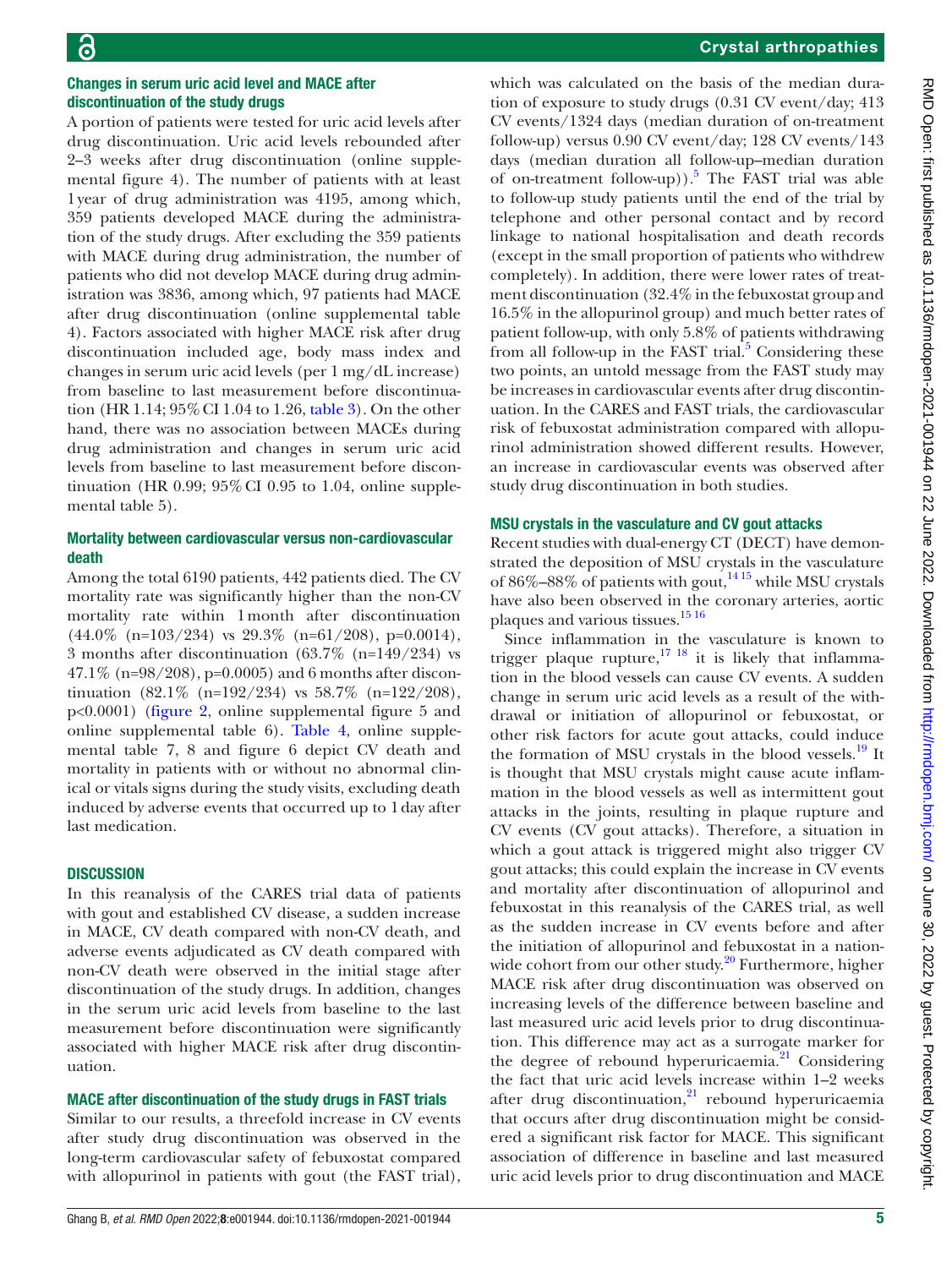<span id="page-5-0"></span>

| Table 3 Multivariable Cox regression analysis of MACE in patients with gout with more than 1 year of febuxostat or |
|--------------------------------------------------------------------------------------------------------------------|
| allopurinol administration after drug discontinuation                                                              |

|                                              | <b>Unadjusted</b>     |          | <b>Adjusted</b>       |         |  |
|----------------------------------------------|-----------------------|----------|-----------------------|---------|--|
|                                              | <b>HR (95% CI)</b>    | P value  | <b>HR (95% CI)</b>    | P value |  |
| Treatment                                    |                       |          |                       |         |  |
| Allopurinol                                  | $1$ (Ref)             |          | $1$ (Ref)             |         |  |
| Febuxostat                                   | 1.20 (0.81 to 1.80)   | 0.3637   | 1.11 (0.73 to 1.67)   | 0.6343  |  |
| Age (per 10 unit increase)                   | 1.63 (1.28 to 2.06)   | < 0.0001 | 1.48 (1.08 to 2.02)   | 0.0143  |  |
| Male                                         | 0.92 (0.54 to 1.57)   | 0.7573   | 0.98 (0.55 to 1.74)   | 0.9406  |  |
| Body mass index                              | 1.02 (1.00 to 1.05)   | 0.0637   | 1.03 (1.00 to 1.06)   | 0.0448  |  |
| Race or ethnic group                         |                       |          |                       |         |  |
| White                                        | $1$ (Ref)             |          | $1$ (Ref)             |         |  |
| <b>Black or African-American</b>             | 0.64 (0.34 to 1.20)   | 0.1626   | 0.69 (0.34 to 1.40)   | 0.3046  |  |
| <b>Others</b>                                | 0.42 (0.17 to 1.04)   | 0.0604   | 0.58 (0.22 to 1.53)   | 0.2682  |  |
| Smoker                                       |                       |          |                       |         |  |
| Never smoked                                 | $1$ (Ref)             |          | $1$ (Ref)             |         |  |
| Current smoker                               | 1.16 (0.60 to 2.24)   | 0.6549   | 1.54 (0.77 to 3.10)   | 0.2258  |  |
| Ex-smoker                                    | 1.18 (0.75 to 1.86)   | 0.4712   | 0.96 (0.57 to 1.62)   | 0.8920  |  |
| <b>Drink</b>                                 |                       |          |                       |         |  |
| Never drank                                  | $1$ (Ref)             |          | $1$ (Ref)             |         |  |
| Current drinker                              | 0.82 (0.50 to 1.36)   | 0.4469   | $0.90$ (0.51 to 1.58) | 0.7198  |  |
| Ex-drinker                                   | $0.93$ (0.54 to 1.62) | 0.7975   | 1.02 (0.54 to 1.90)   | 0.9572  |  |
| Baseline glucose (per 10 unit increase)      | 1.02 (0.98 to 1.06)   | 0.3317   | 1.03 (0.98 to 1.08)   | 0.3041  |  |
| Baseline LDL (per 10 unit increase)          | 1.00 (0.95 to 1.06)   | 0.9926   | 1.04 (0.98 to 1.10)   | 0.2314  |  |
| Baseline SBP (per 10 unit increase)          | 1.10 (0.98 to 1.22)   | 0.0997   | 1.12 (0.98 to 1.28)   | 0.1018  |  |
| Baseline DBP (per 10 unit increase)          | 0.93 (0.77 to 1.12)   | 0.4319   | 0.96 (0.76 to 1.20)   | 0.7049  |  |
| Change in sUA levels* (per 1 mg/dL increase) | 1.20 (1.09 to 1.31)   | 0.0001   | 1.14 (1.04 to 1.26)   | 0.0069  |  |
| Stage of chronic kidney disease (eGFR)       |                       |          |                       |         |  |
| Stage 1 (90+)                                | $1$ (Ref)             |          | $1$ (Ref)             |         |  |
| Stage 2 a (75–89)                            | 1.86 (0.60 to 5.78)   | 0.2805   | 1.56 (0.49 to 4.97)   | 0.4486  |  |
| Stage 2b (60-74)                             | 1.65 (0.55 to 4.90)   | 0.3692   | 1.20 (0.39 to 3.71)   | 0.7453  |  |
| Stage 3a (45-59)                             | 2.81 (0.99 to 8.00)   | 0.0525   | 1.58 (0.52 to 4.76)   | 0.4192  |  |
| Stage 3b (30-44)                             | 5.44 (1.92 to 15.40)  | 0.0014   | 2.58 (0.83 to 8.03)   | 0.1008  |  |
| Stage 4 (15–29)                              | 6.36 (1.59 to 25.44)  | 0.0089   | 3.41 (0.78 to 14.96)  | 0.1034  |  |
| Baseline uroprotein                          |                       |          |                       |         |  |
| Negative+Trace                               | $1$ (Ref)             |          | $1$ (Ref)             |         |  |
| $+1$                                         | 0.94 (0.45 to 1.94)   | 0.8593   | 0.95 (0.44 to 2.05)   | 0.9037  |  |
| $+2-+4$                                      | 1.34 (0.70 to 2.59)   | 0.3805   | 1.03 (0.49 to 2.18)   | 0.9431  |  |
| Duration of gout (per 10 unit increase)      | 1.02 (0.87 to 1.21)   | 0.7757   | 0.99 (0.83 to 1.17)   | 0.8934  |  |
| Presence of tophi                            | 1.17 (0.74 to 1.84)   | 0.5023   | 1.23 (0.76 to 2.01)   | 0.4023  |  |
| Cardiovascular risk factors and history      |                       |          |                       |         |  |
| DM with small-vessel disease                 | 1.00 (0.66 to 1.50)   | 0.9819   | 0.80 (0.49 to 1.31)   | 0.3733  |  |
| Hypertension                                 | 3.93 (0.97 to 15.94)  | 0.0555   | 2.84 (0.68 to 11.84)  | 0.1508  |  |
| Hyperlipidaemia                              | 1.13 (0.63 to 2.03)   | 0.6781   | 0.74 (0.40 to 1.39)   | 0.3530  |  |
| Myocardial infarction                        | 1.36 (0.91 to 2.04)   | 0.1301   | 1.14 (0.71 to 1.81)   | 0.5876  |  |
| Hospitalisation for unstable angina          | 1.00 (0.65 to 1.55)   | 0.9881   | 0.85 (0.53 to 1.37)   | 0.5047  |  |
| Coronary revascularisation                   | 1.64 (1.10 to 2.44)   | 0.0151   | 1.39 (0.87 to 2.23)   | 0.1650  |  |
|                                              |                       |          |                       |         |  |

**Continued**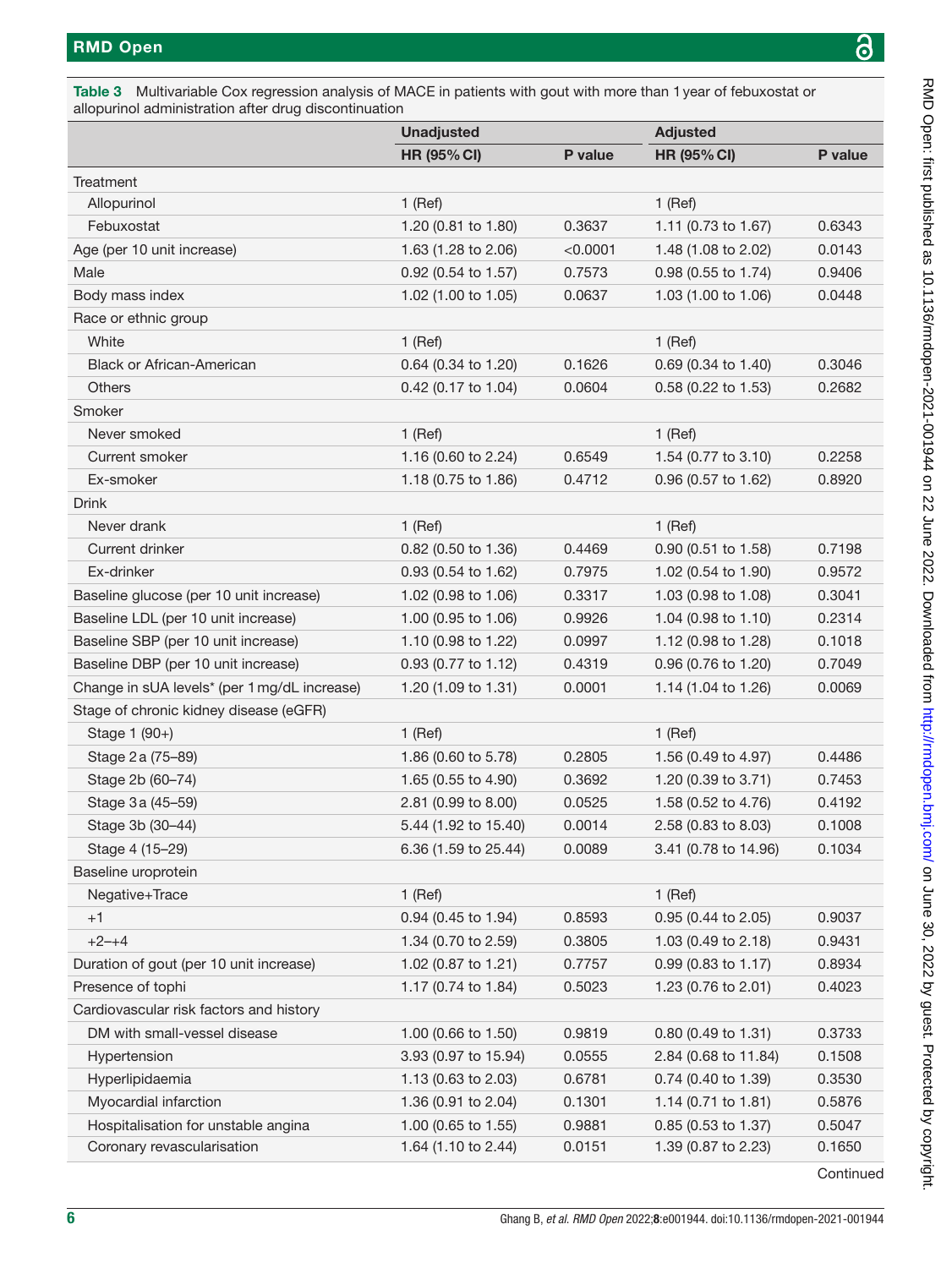#### Table 3 Continued

|                                       | <b>Unadjusted</b>             |         | <b>Adjusted</b>       |         |  |
|---------------------------------------|-------------------------------|---------|-----------------------|---------|--|
|                                       | <b>HR (95% CI)</b>            | P value | <b>HR (95% CI)</b>    | P value |  |
| Cerebral revascularisation            | 3.20 (1.17 to 8.73)           | 0.0230  | 2.34 (0.81 to 6.77)   | 0.1158  |  |
| Congestive heart failure              | 1.99 (1.30 to 3.04)           | 0.0015  | 1.44 (0.89 to 2.31)   | 0.1372  |  |
| <b>Stroke</b>                         | $0.99(0.56 \text{ to } 1.75)$ | 0.9752  | $0.91$ (0.50 to 1.67) | 0.7710  |  |
| Peripheral vascular disease           | 1.69 (1.03 to 2.76)           | 0.0372  | 1.51 (0.89 to 2.55)   | 0.1255  |  |
| Initial prophylactic medication       |                               |         |                       |         |  |
| Colchicine 0.6 mg once a day          | 1 (Ref)                       |         | $1$ (Ref)             |         |  |
| Naproxen 250 mg two times per day+PPI | $0.49(0.21 \text{ to } 1.11)$ | 0.0871  | $0.73$ (0.31 to 1.71) | 0.4682  |  |
| Other+none                            | 1.18 (0.48 to 2.92)           | 0.7145  | 1.40 (0.54 to 3.63)   | 0.4873  |  |

\*Change in sUA levels: determined by calculating the difference between baseline and last measured serum uric acid prior to drug discontinuation

DBP, diastolic blood pressure; DM, diabetes mellitus; LDL, low-density lipoprotein; PPI, proton-pump inhibitors; SBP, systolic blood pressure; sUA, serum uric acid.

risk after drug discontinuation is an important result in supporting our hypothesis.

Recently, Pascart *et al* suggested that DECT-based vascular MSU-coded plaques located in arteries may be artefacts rather than MSU crystals.<sup>[22](#page-8-15)</sup> The tophi observed in the DECT data may not all be tophi and may contain some false positives. In a previous study, $15$  MSU crystals were observed in the biopsy of tissues in which tophi signals were observed from the DECT data. Moreover, considering the results of a recent study in which patients with gout had a greater number and volume of tophi in the CV system on DECT compared with controls, $^{23}$  $^{23}$  $^{23}$  tophi signals from DECT are likely associated with aggregated MSU crystals formed in the CV system. Therefore, tophi in CV systems could contribute to the development of CV diseases.

According to the protocol of the study, colchicine was administered for 6 months, after which the medication was discontinued. Therefore, MACE development was likely affected within 6 months after drug initiation. However, the effect of colchicine on reducing MACE risk



<span id="page-6-0"></span>Figure 2 Cumulative Kaplan-Meier estimates of the time to death after the last medication (including deaths induced by adverse events before the last medication).

was  $23\% \sim 31\%$ ,  $24\frac{25}{10}$  which is smaller than the increased MACE risk observed in our study. Therefore, while colchicine may have affected MACE risk, it is thought to be not substantial. Furthermore, while methotrexate, which can affect inflammation, did not affect MACE risk, $26$  the fact that colchicine was associated with MACE risk suggests that MSU crystals might affect MACE risk. Colchicine reduces inflammation associated with MSU crystals, and the *NEJM* study participants may be high risk CV patients with the possibility of having non-symptomatic hyperuricaemia and gout. Therefore, there may be the possibility that colchicine reduced MACE risk in part via reducing inflammation from MSU crystals.

Considering these points, MSU crystal deposition, uric acid fluctuations and low compliance of patients to hypouricaemic agents may have a greater impact than has been previously understood. Further, hyperuricaemia and MSU crystals, like dyslipidaemia, might play important roles in the mechanism of CV pathogenesis. Gout may not be limited to joint diseases and requires a paradigm shift where it can be regarded as a systemic disease.<sup>2</sup>

#### Limitations

This study has limitations in addition to those inherent to post hoc analysis of the CARES trial. It is known that the CARES trial is composed of a relatively large portion of patients who did not complete the trial. Therefore, there is the possibility that patients did not complete the trial due to the worsening of systemic conditions. Therefore, we believe that one of the major limitations of this study is the inability to exclude the possibility of the 'sick stopper effect'. To minimise the impact of the 'sickstopper' effect, we investigated CV mortality and adverse events adjudicated as between CV death in patients with or without abnormal clinical or vital signs during all study visits, using data at the point of systemic condition worsening. However, treatment information on patients who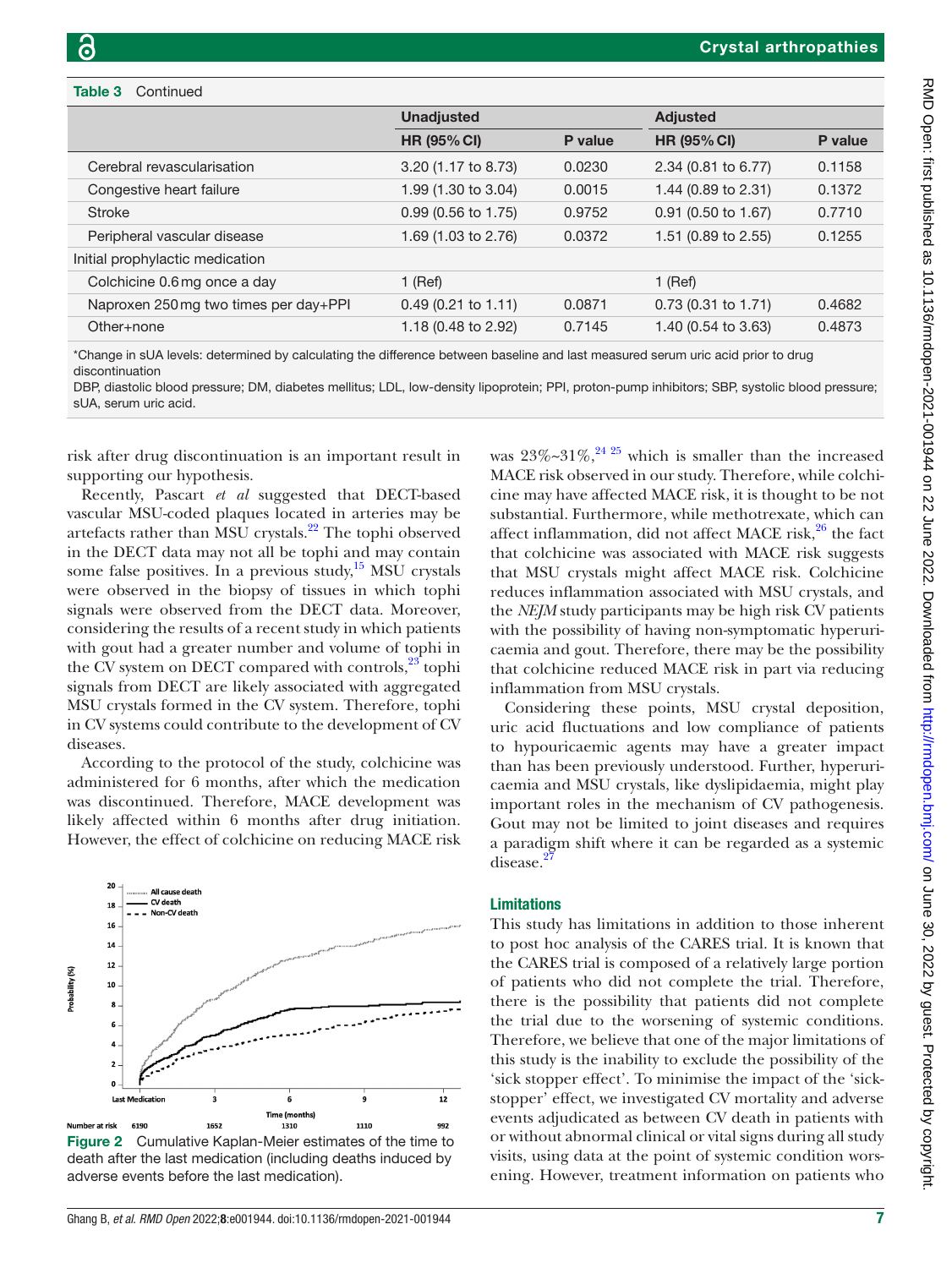P value

|                                                                                                                                                                                 | $(n=442)$  | $(n=234)$                                                                                                                                                                                                                                                                                                                                                                                                                                                                                         | $(n=208)$  | P valu |
|---------------------------------------------------------------------------------------------------------------------------------------------------------------------------------|------------|---------------------------------------------------------------------------------------------------------------------------------------------------------------------------------------------------------------------------------------------------------------------------------------------------------------------------------------------------------------------------------------------------------------------------------------------------------------------------------------------------|------------|--------|
| Death within 1 month, n (%)                                                                                                                                                     |            |                                                                                                                                                                                                                                                                                                                                                                                                                                                                                                   |            | 0.1091 |
| No                                                                                                                                                                              | 402 (91.0) | 208 (88.9)                                                                                                                                                                                                                                                                                                                                                                                                                                                                                        | 194 (93.3) |        |
| Yes                                                                                                                                                                             | 40(9.0)    | 26(11.1)                                                                                                                                                                                                                                                                                                                                                                                                                                                                                          | 14(6.7)    |        |
| Death within 3 months, n (%)                                                                                                                                                    |            |                                                                                                                                                                                                                                                                                                                                                                                                                                                                                                   |            | 0.0151 |
| No                                                                                                                                                                              | 336 (76.0) | 167 (71.4)                                                                                                                                                                                                                                                                                                                                                                                                                                                                                        | 169 (81.3) |        |
| Yes                                                                                                                                                                             | 106 (24.0) | 67 (28.6)                                                                                                                                                                                                                                                                                                                                                                                                                                                                                         | 39 (18.8)  |        |
| Death within 6 months, $n$ (%)                                                                                                                                                  |            |                                                                                                                                                                                                                                                                                                                                                                                                                                                                                                   |            | 0.0001 |
| No.                                                                                                                                                                             | 277 (62.7) | 127 (54.3)                                                                                                                                                                                                                                                                                                                                                                                                                                                                                        | 150 (72.1) |        |
| Yes                                                                                                                                                                             | 165 (37.3) | 107(45.7)                                                                                                                                                                                                                                                                                                                                                                                                                                                                                         | 58 (27.9)  |        |
| P value by $\chi^2$ test.<br>CV, cardiovascular.                                                                                                                                |            |                                                                                                                                                                                                                                                                                                                                                                                                                                                                                                   |            |        |
| ave dropped out or discontinued treatment is lacking.                                                                                                                           |            | <b>CONCLUSIONS</b>                                                                                                                                                                                                                                                                                                                                                                                                                                                                                |            |        |
| Despite this, our study showed consistent increases in CV<br>events 6 months after drug discontinuation. We believe<br>hat this 6-month period is too long to be solely attrib- |            | Previously, the CARES trial suggested that the inci<br>of all-cause mortality and CV death was higher<br>febuxostat group than in the allopurinol group. Ho<br>$\mathbf{1}$ $\mathbf{1}$ $\mathbf{1}$ $\mathbf{1}$ $\mathbf{1}$ $\mathbf{1}$ $\mathbf{1}$ $\mathbf{1}$ $\mathbf{1}$ $\mathbf{1}$ $\mathbf{1}$ $\mathbf{1}$ $\mathbf{1}$ $\mathbf{1}$ $\mathbf{1}$ $\mathbf{1}$ $\mathbf{1}$ $\mathbf{1}$ $\mathbf{1}$ $\mathbf{1}$ $\mathbf{1}$ $\mathbf{1}$ $\mathbf{1}$ $\mathbf{1}$ $\mathbf{$ |            |        |

<span id="page-7-0"></span>Table 4 Comparative mortality between cardiovascular versus non-cardiovascular death (excluding death adjudicated by adverse events that occurred up to 1day after the last medication)

CV death

**Total** 

have dropped out or dis Despite this, our study showed events 6 months after dithat this 6-month period uted to the sick stopper effect.

In addition, changes in serum uric acid levels from baseline to the last measurement before discontinuation was significantly associated with higher MACE risk after drug discontinuation. On the other hand, there was no association between MACEs during drug administration and changes in serum uric acid levels from baseline to the last measurement before discontinuation. Furthermore, a sensitivity analysis on the primary safety endpoint during 1month after treatment discontinuation was performed.

Another important limitation of the current study is the inability to obtain all clinical information for all patients after drug discontinuation. However, we were able to analyse continuous follow-up data that were gathered every 2months after drug discontinuation because this study was based on the data from an randomized controlled trial. Therefore, MACEs could be determined in a relatively large number of patients with drug discontinuation, as shown in [online supplemental table](https://dx.doi.org/10.1136/rmdopen-2021-001944) [1](https://dx.doi.org/10.1136/rmdopen-2021-001944). In contrast, information on MACEs among participants who completed the trial was lacking. Therefore, we conducted the analysis under the assumption that those who completed the trial did not have any MACEs. Despite this, MACEs increased within the first 6 months after drug discontinuation, as shown in [online supple](https://dx.doi.org/10.1136/rmdopen-2021-001944)[mental figure 3](https://dx.doi.org/10.1136/rmdopen-2021-001944). Moreover, we analysed MACEs among the drug discontinuation patients in various sensitivity and stratified analyses.

Therefore, we believe there is some evidence on the increased MACE risk on drug discontinuation. This may be particularly important as ethical considerations make it difficult to conduct prospective studies on determining MACE risk on drug discontinuation.

aggested that the incidence V death was higher in the allopurinol group. However, the real message from the CARES trial was that increases in the incidence of MACE, CV death and adverse events leading to CV death were observed after discontinuing febuxostat or allopurinol than during administration.

Non-CV death

#### Author affiliations

<sup>1</sup>Rheumatology, Jeju National University College of Medicine and Graduate School of Medicine, Jeju National University Hospital, Jeju, The Republic of Korea <sup>2</sup>Department of Clinical Epidemiology and Biostatistics, Asan Medical Center, University of Ulsan College of Medicine, Seoul, The Republic of Korea <sup>3</sup>Clinical Research Center, Asan Institute for Life Sciences, Asan Medical Center, Seoul, The Republic of Korea

4 Rheumatology, Asan Medical Center, University of Ulsan College of Medicine, Seoul, The Republic of Korea

Acknowledgements This publication is based on research using data from data contributor, Takeda, that has been made available through Vivli, Inc. Vivli has not contributed to or approved, and is not in any way responsible for, the contents of this publication. We thank Seongman Bae from the Department of Infectious Disease at Asan Medical Center and Hyung-Don Kim from the Department of Oncology at Asan Medical Center for their guidance and support. We thank Dr Joon Seo Lim from the Scientific Publications Team at Asan Medical Center for his editorial assistance.

Contributors BG, JK and BY conceptualised and designed the study. BG, JSL and JC acquired the data and performed the analyses and interpretation. Statistical analysis was performed by BG and JSL. BG, JSL, JC, JK and BY drafted the manuscript. JK and BY supervised the study. All authors commented on the manuscript draft and approved the final version of the manuscript. JK and BY had full access to all the data in the study and take full responsibility for the integrity of the data and the accuracy of the data analysis. JK and BY are responsible for the overall content as guarantor.

Funding This work was supported by a research grant from the Jeju National University Hospital in 2018 (2018-26).

Competing interests None declared.

Patient consent for publication Not applicable.

Ethics approval The present study protocol was approved by the Institutional Review Board of Jeju National University Hospital (IRB number: 2020-04-005).

Provenance and peer review Not commissioned; externally peer reviewed.